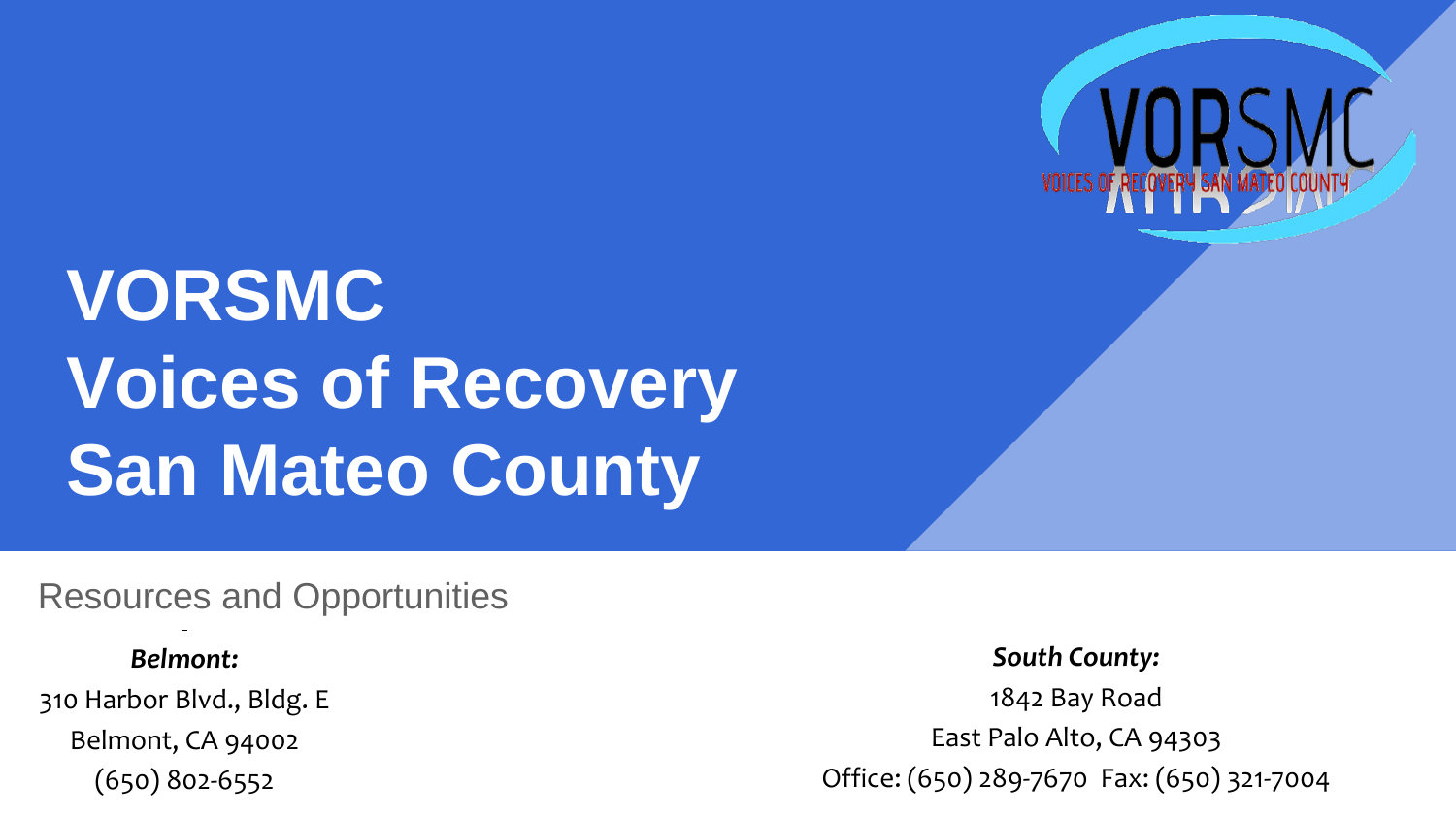### WHO ARE WE:

Voices of Recovery San Mateo County(VOR) is a nonprofit, peer led organization that was established in 2010 with it's stated purpose being advocating for and supporting the recovery community-those overcoming Drug and/or Alcohol addictions. VOR recognizes that hope is a powerful lever for recovery that can be ignited by the leadership, peer support, and lived experiences of people who have themselves overcome addictions.

VOR provides outreach to promote addiction free lifestyles, participates in health fairs, presentations, agency partnership, social media, and the prevention and education about drugs and alcohol. VOR enjoys stable partnerships with Substance Abuse and Mental Health Services Administration(SAMHSA), San Mateo County's Health System and Behavioral Health and Recovery Services, as well as being an active Partner in local and national initiatives.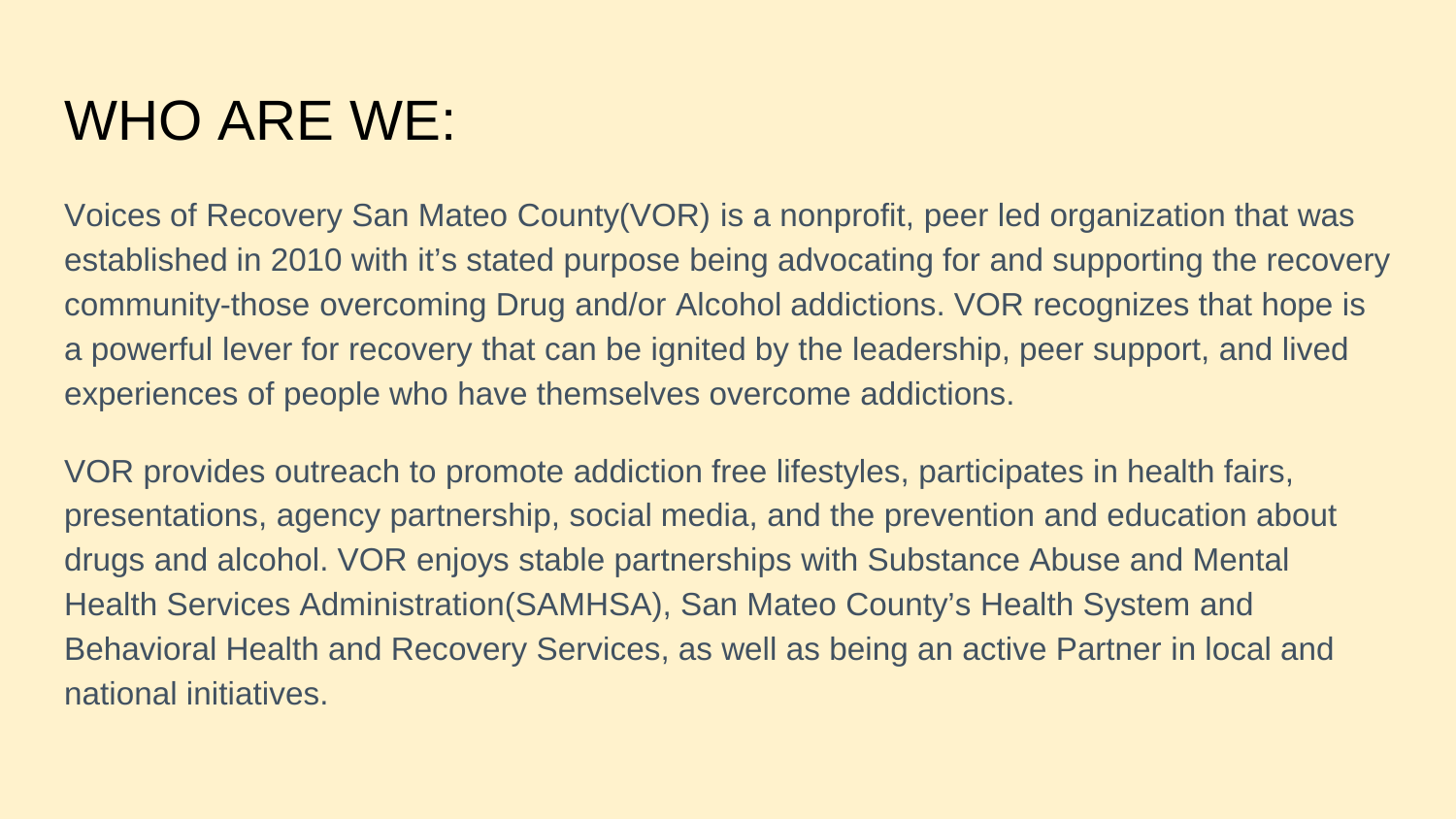### WHAT VORSMC DO:

- Voices of Recovery San Mateo County (VORSMC) creates peer-led opportunities for education, wellness, advocacy and support services for individuals in or in need of long term recovery from alcohol and other drug addictions, equally sharing these opportunities and support services with impacted families.
- **VORSMC** coordinates local, state, and federal advocacy efforts. **VORSMC** partners with treatment providers, government entities, officials, community non-profits, faithbased organizations, and other organizations that provide recovery support services to individuals and impacted families
- **VORSMC** is for anyone seeking or maintaining long-term recovery from their own addictions as well as long-term recovery from being affected by another's addictions, including family members, friends, neighbors, and co-workers.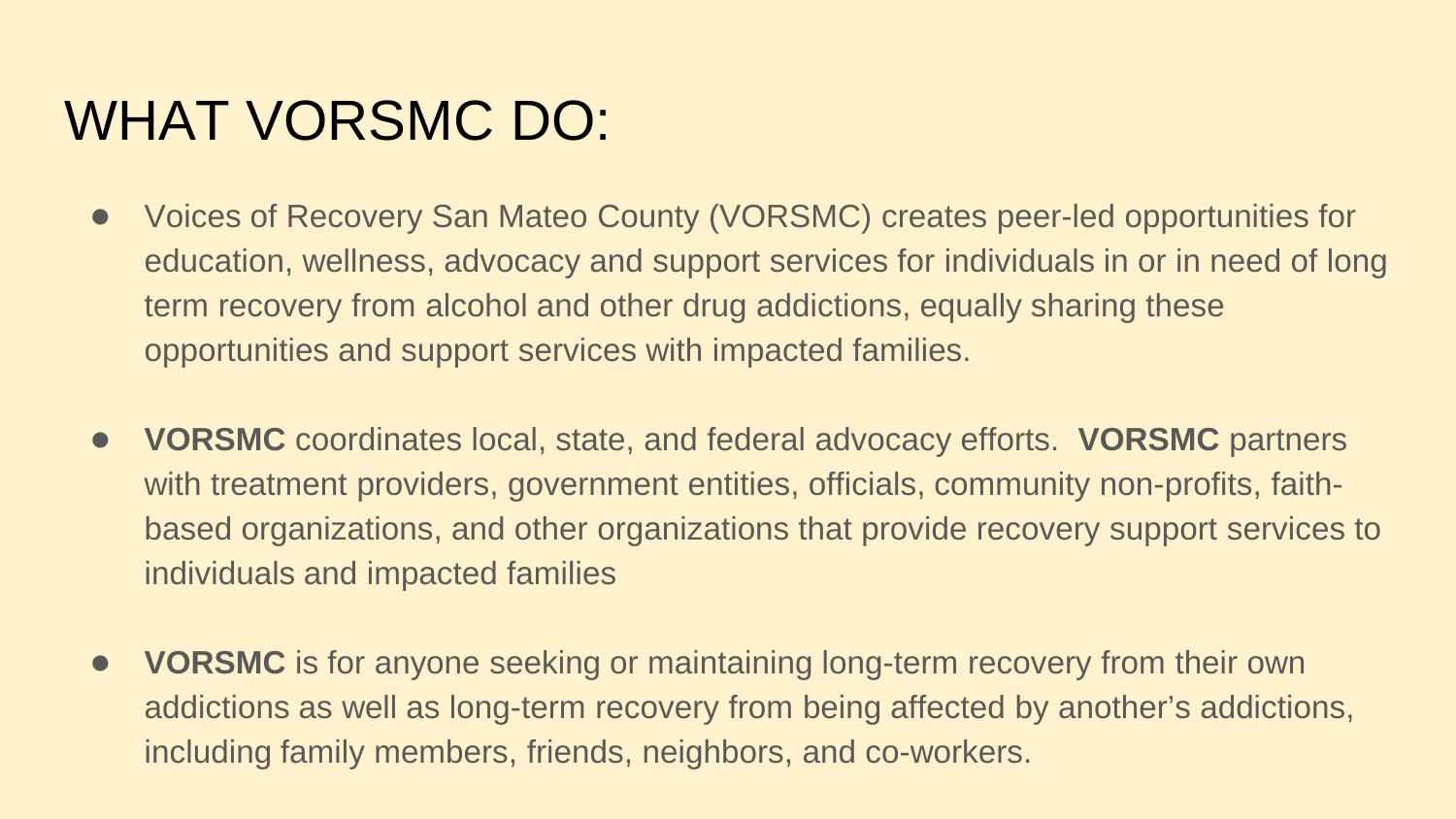## WEEKLY COMMUNITY ZOOM GROUPS:

#### **Monday**

\_\_\_\_

Peer Support using WRAP Wellness Tools 6:00 - 7:00 pm. https://zoom.us/meeting/register/upEqf-mrrDwtBX4oCHgsysC7mFHmhVXNLA

#### **Tuesday and Thursdays**

Health and Wellness 4:30 - 5:30 pm. https://zoom.us/meeting/register/uZ0sduuvqDku82FlRaFjyzTtzS2y5k5L\_A

Peer Support using WRAP Wellness Tools 6:00 - 7:30 pm. https://zoom.us/meeting/register/u5IkduGhrz4sr4q2yn0tGRzoLzeW7udWFQ

Register in advance for the meeting. After registering, you will receive a confirmation email containing information about joining the meeting.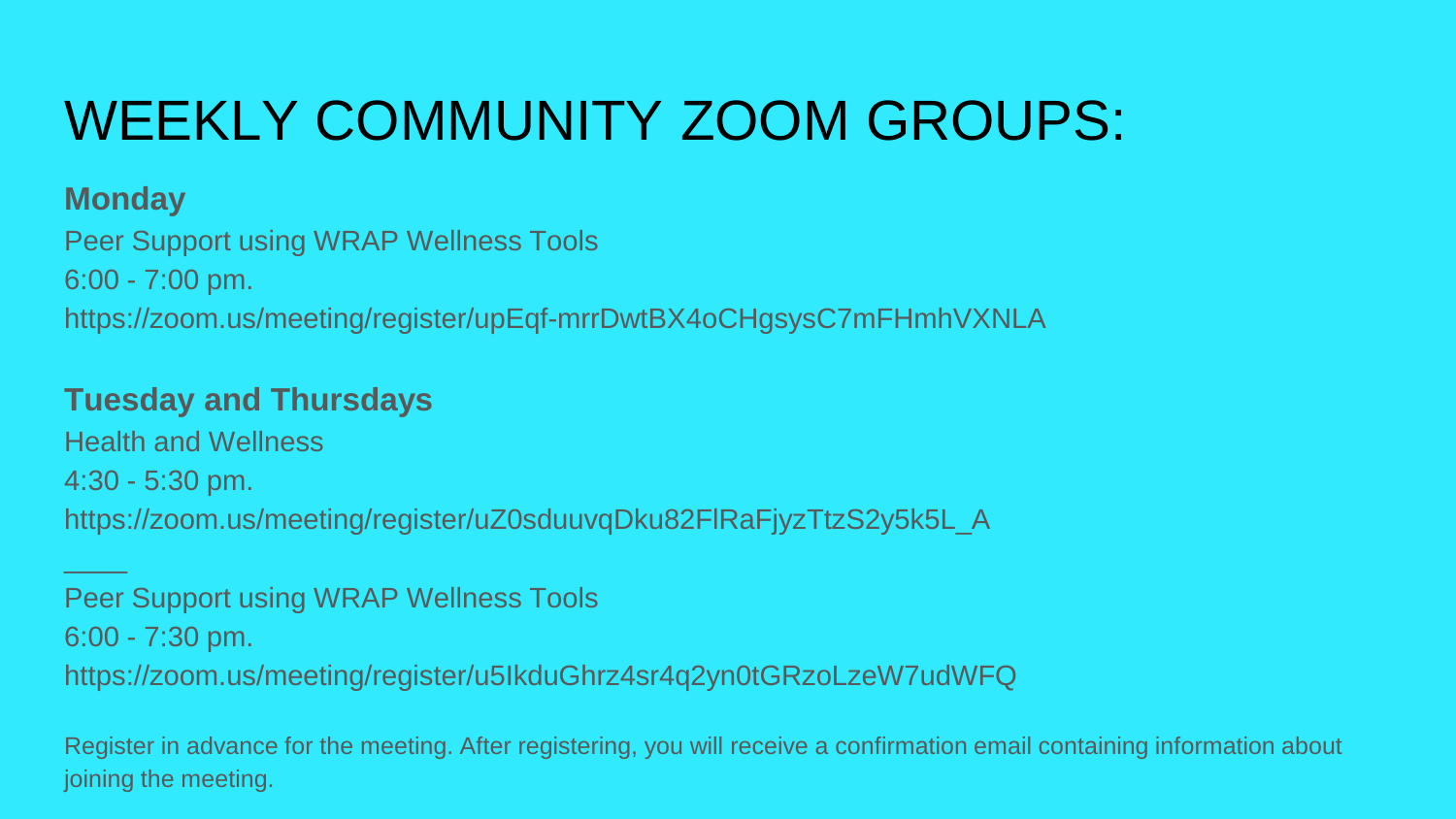## VORSMC Programs

VOR staff support in preventing relapse, sustaining long-term recovery and support to family members affected by other's addictions.

WRAP® An evidence based practice that empowers people to understand, fulfill and maintain progress towards their own wellness and recovery. VOR staff train as WRAP facilitators to provide the community with WRAP seminars.

Participants in VOR's WRAP seminars receive a participation certificate after completion of the program.